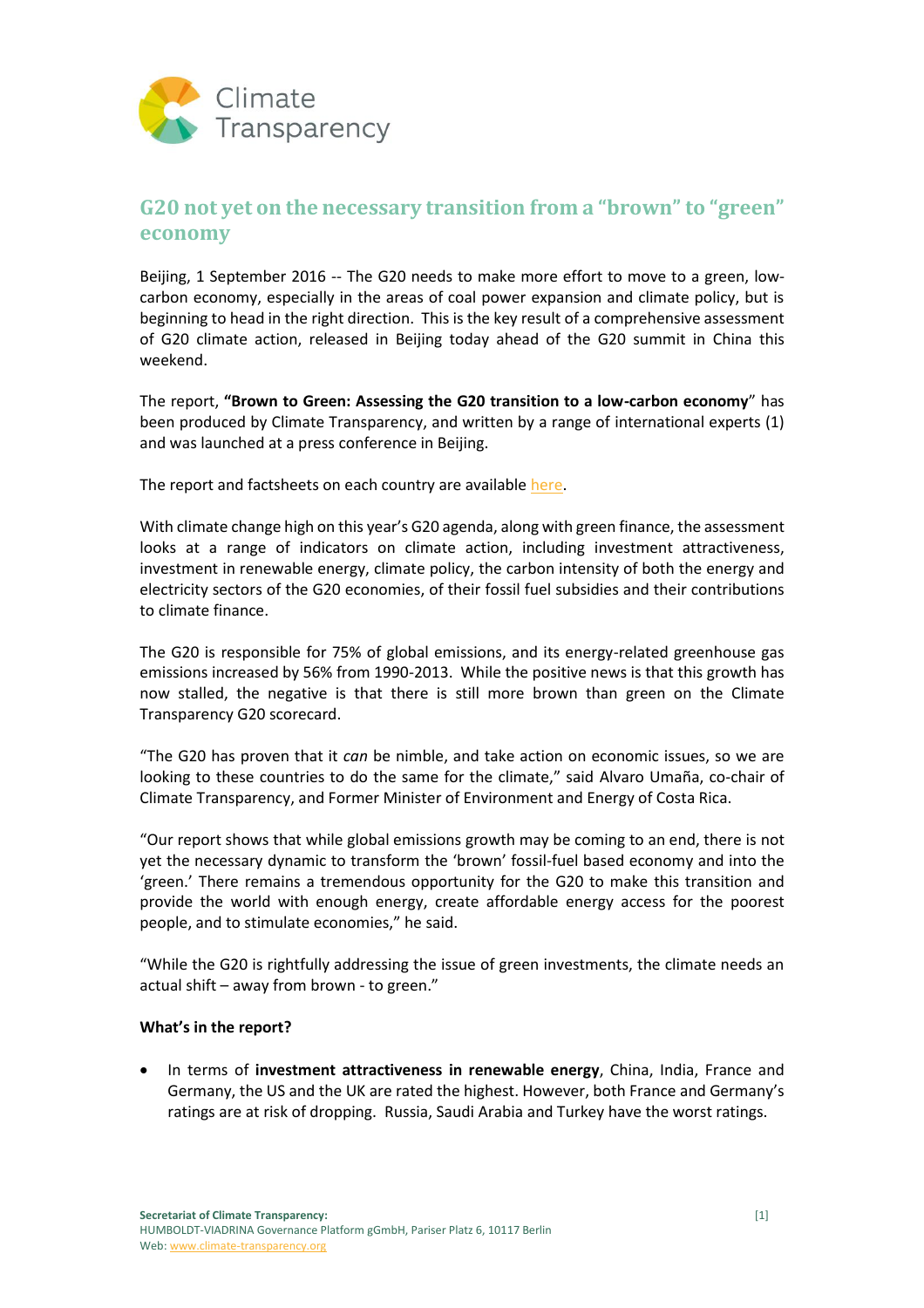

"That China and India are rated the highest is a good signal – these are the economies where the transition will have the biggest impact on the global climate. France's reliance on nuclear is stifling the emergence of wind and solar, and Germany's proposed cap on renewable energy is worrying," said Jan Burck of Germanwatch.

- Coal is the main issue with the **carbon intensity** of the G20's energy sector overall, because of the large number of planned new coal-fired power plants that would almost double the G20's coal capacity. This would make it virtually impossible to keep warming even to  $2^{\circ}$ C, let alone "well below  $2^{\circ}$ " or down to  $1.5^{\circ}$ C as spelt out in the Paris Agreement.
- The G20 member states' **pledged climate action** is still far from where it needs to be to meet the Paris Agreement's temperature goals. Altogether, the G20, needs to reduce emissions by six times what has been pledged so far by 2030.

"If G20 countries were to rid themselves of their reliance on coal, this would significantly impact their ability to both increase their climate pledges, and get their emissions trajectories on a below 2˚C pathway," said Niklas Höhne, of NewClimate Institute.

- There is good news on **renewable energy,** which has increased by 18% since 2008. However, to be in line with a 2°C trajectory, annual G20 country investment in the power sector alone will, by 2035, have to roughly double from 2000-2013 levels.
- **Fossil fuel subsidies,** which the G20 has repeatedly committed to removing (since 2009), continue to be high. In the developed countries their fossil fuel subsidies are, without exception, substantially above the money they have committed to climate finance.
- **Energy-related emissions per capita,** currently averaging across the G20 at 5.7tC02e/y per person, has decreased slightly, but needs to drop right back to 1-3tC02e/y per person by 2050 to keep on a below 2˚C warming trajectory.
- G20 economies' **energy intensity and carbon intensity** are both decreasing, but not enough to compensate for the increase in economic activity, therefore showing an overall increase in both energy-related CO2 emissions and primary energy.

"The G20 host country, China, has talked of the urgency of the climate issue. Our assessment shows China is taking more action than many countries. Climate leadership from China at the G20 Summit could help set the world on the right path to a future safe from the worst ravages of climate change," said Peter Eigen, Co-Chair of Climate Transparency.

"Climate Transparency has provided comprehensive, comparable and credible information about G20 climate action. Our independent assessment comes from a range of stakeholders

who bring different perspectives, a reference point that we intend to continue - and widen in the future."